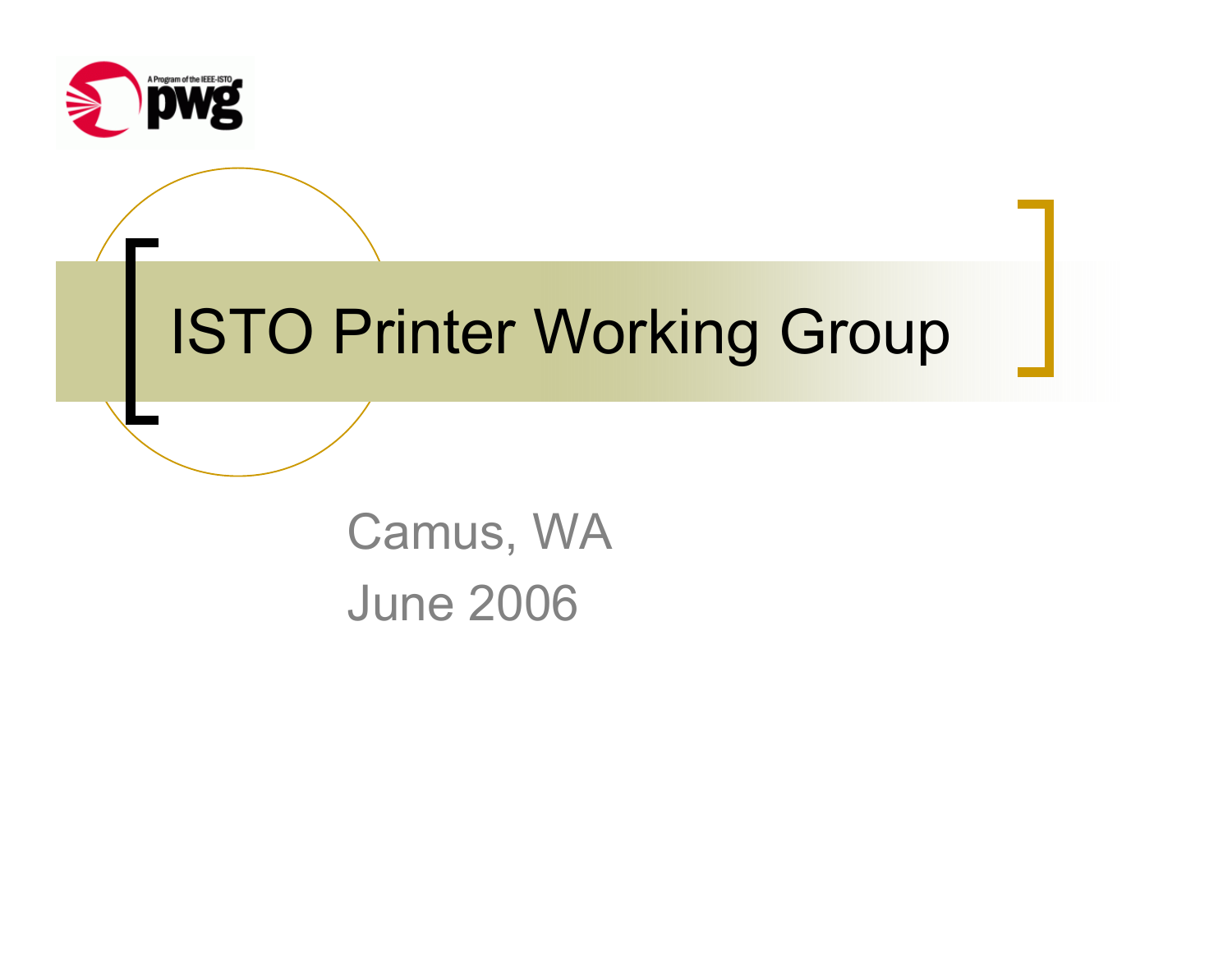### Camus Agenda

- $\overline{\phantom{a}}$ **Thursday** 
	- ${\color{black} \bigcirc}$  9 → Noon **:** Semantic Model v2.0 MFD **Extensions**
	- $\bigcirc$ 1:00 → 3:30 **:** MFP Alerts Project
	- ${\color{black} \bigcirc}$ 4:00 → 5:00 **:** IPP Printer State Reasons Kickoff
- $\blacksquare$ **Friday** 
	- { 9 → 11 **:** WIMS
		- Π CIM Call for Objection
		- π WIMS Protocol Binding
	- { Noon → 3PM **:** PWG Plenary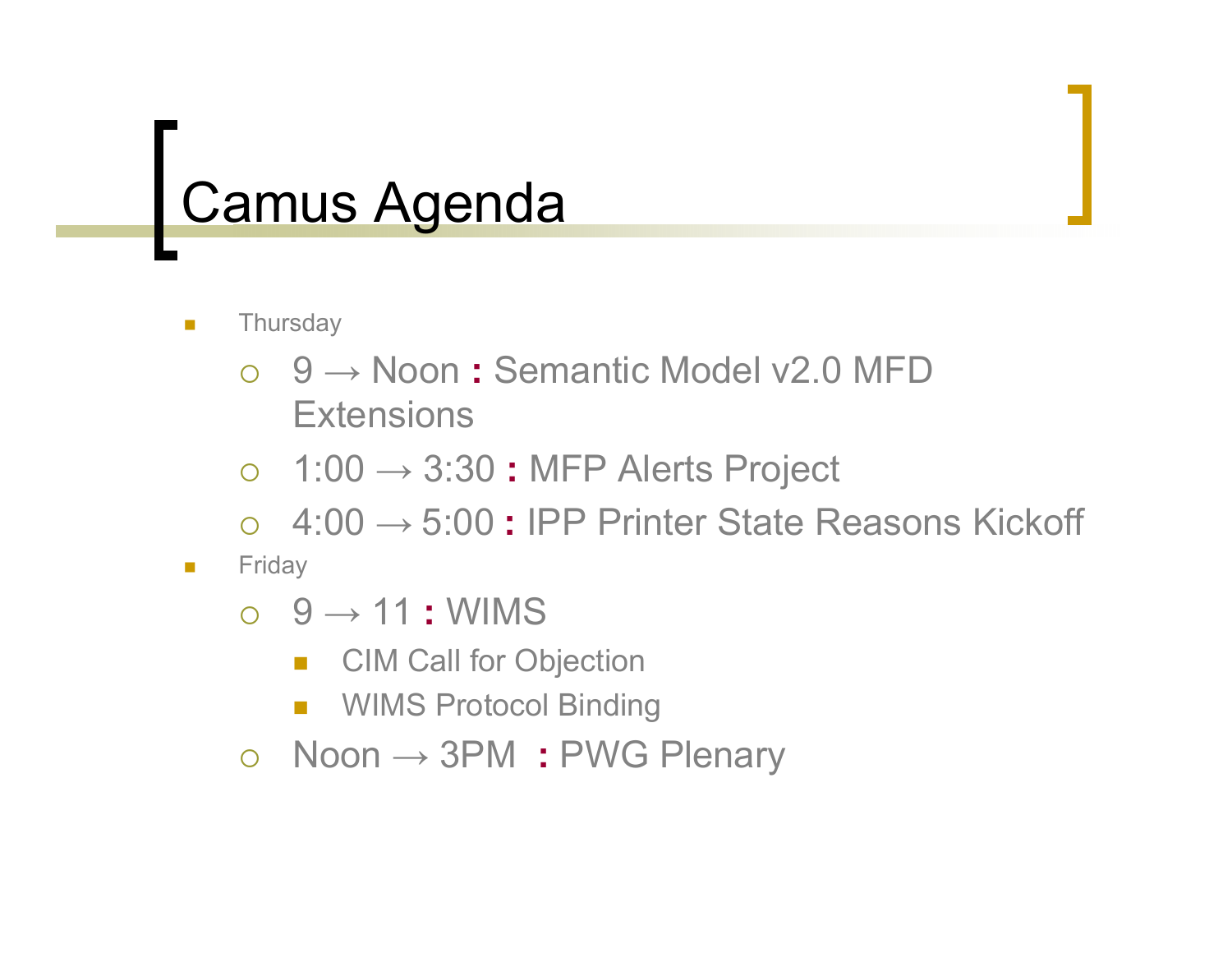### PWG Plenary – June 2006

- Noon 12:15
	- $\bigcap$ Intro
	- o Accept Mt. Laurel Minutes
- $-12:15 12:30$ 
	- $\overline{O}$ PWG Membership
	- o 2006 schedule
- $\mathcal{L}(\mathcal{A})$  12:30 – 3pm
	- $\overline{O}$ Project Status
	- $\bigcap$ BOFs and Futures
	- ${\circ}$ Steering Committee Review
	- $\circ$ October Agenda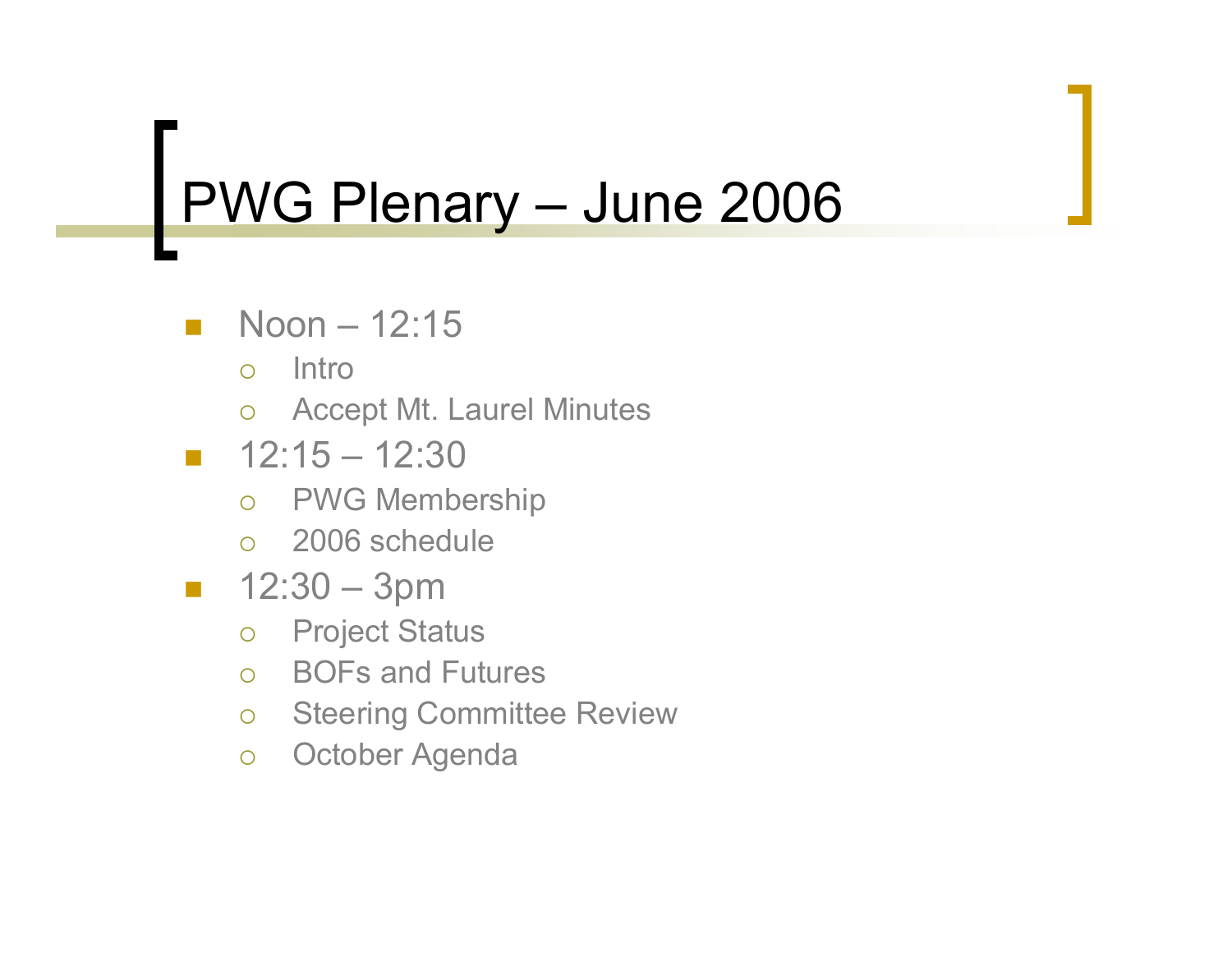## PWG Membership (24)

- $\mathcal{L}_{\mathcal{A}}$ 366 Software
- Π Apple Computer, Inc.
- Π Canon, Inc.
- Π Dell
- Π Easy Software Products
- Π Epson
- Π Fuji Xerox
- Π Hewlett-Packard
- Π IBM Corporation
- Intermate A/S
- Konica Minolta
- Kyocera Corporation
- П Lexmark International
- П **Microsoft**
- $\mathcal{L}^{\mathcal{L}}$ MPI Tech
- $\mathcal{N}(\mathcal{A})$ Northlake Software, Inc.
- $\mathcal{C}^{\mathcal{A}}$ Oasis Semiconductor
- $\mathcal{C}^{\mathcal{A}}$ Peerless Systems
- $\sim$ PMC-Sierra (new 3/16/06)
- $\mathcal{C}^{\mathcal{A}}$ Ricoh
- **The State** Samsung Electronics
- $\mathcal{C}^{\mathcal{A}}$ Sharp Labs of America
- T Xerox Corporation
- П Zoran Imaging Division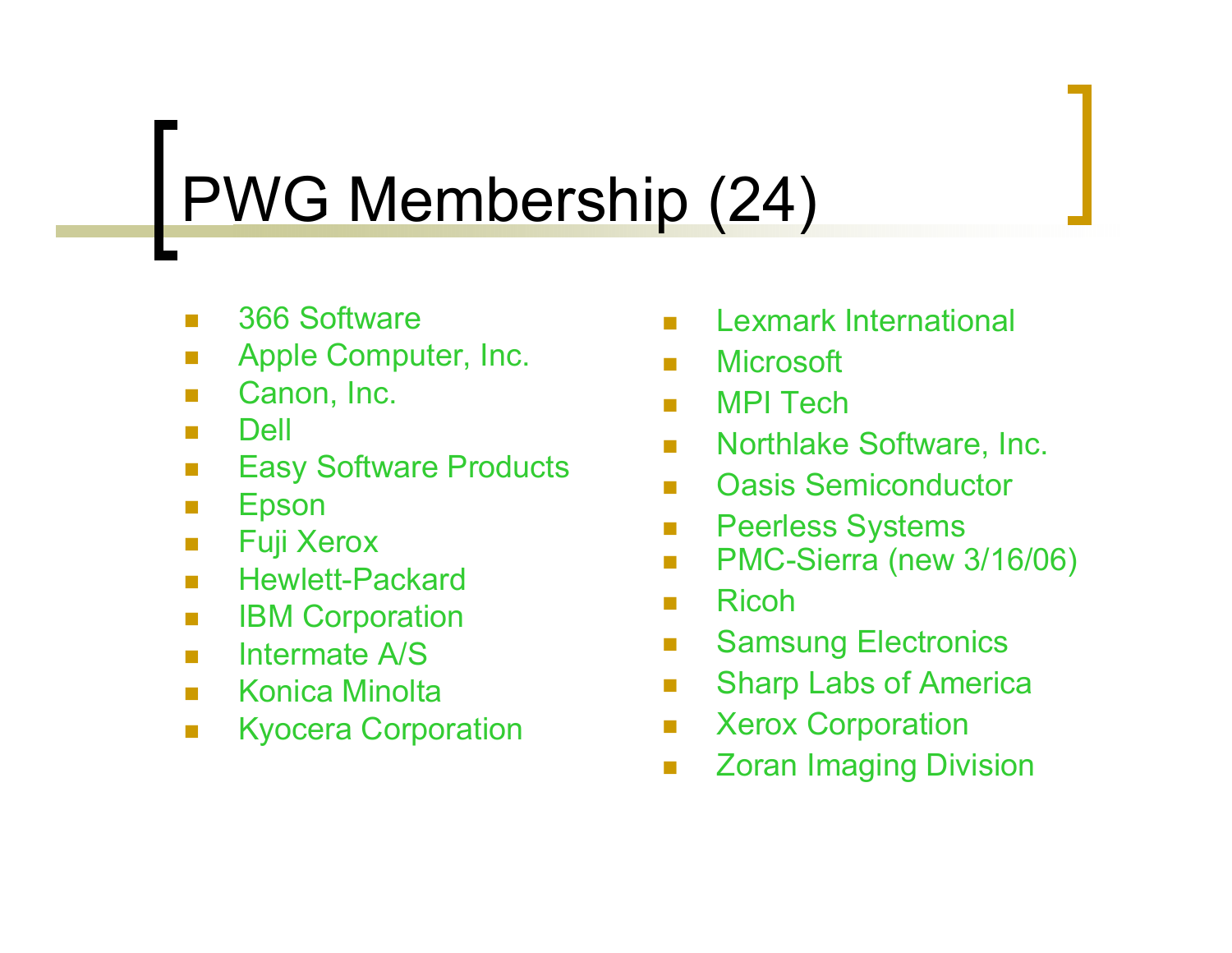## 2006 Schedule (remainder)

September 7 (or 8<sup>th</sup>) (Boulder – IBM – tentative)  $\stackrel{\triangle}{\longrightarrow}$  1/<sub>2</sub> day Plenary Only (w/ telecon and Web meeting)

es<br>S **October 25-26, Lexington KY**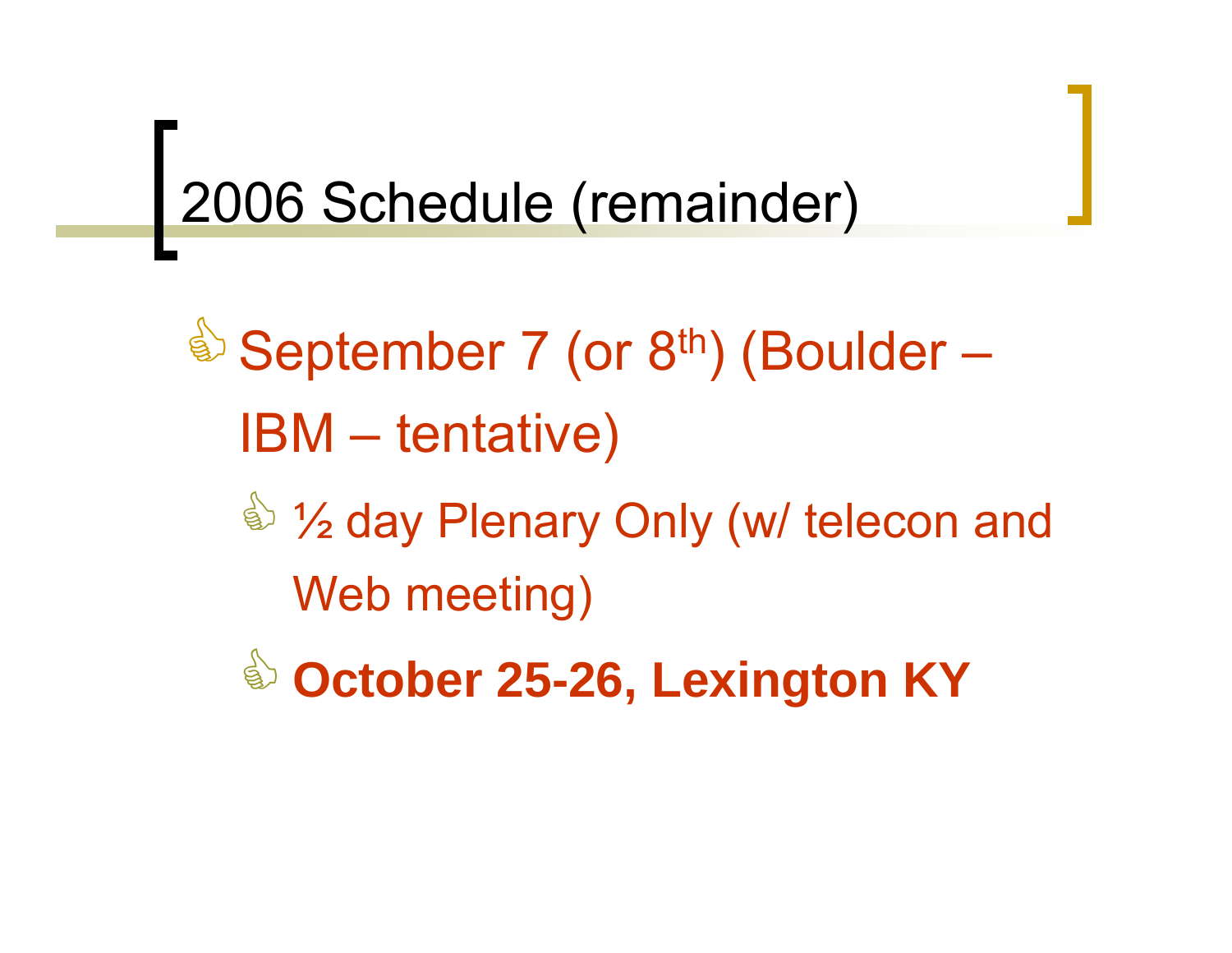## PWG Project Status

- PMP Working Group (Ron Bergman Chairman)
	- { MFD Alerts

### IPP (Ron Bergman – Chairman)

- ${\color{black} \bigcirc}$ IPP Printer State Reasons extensions
- ${\color{black} \bigcirc}$ BMLinks relationship
- $\mathbb{R}^n$  WIMS Working Group (Bill Wagner – Chairman)
	- ${\circ}$ Protocol and Schema Last Call review and final solicitation
	- ${\circ}$ DMTF CIM Call for Objection
- $\overline{\phantom{a}}$  Common Semantic Model (Peter Zehler – Chairman)
	- $\bigcap$ SMv2.0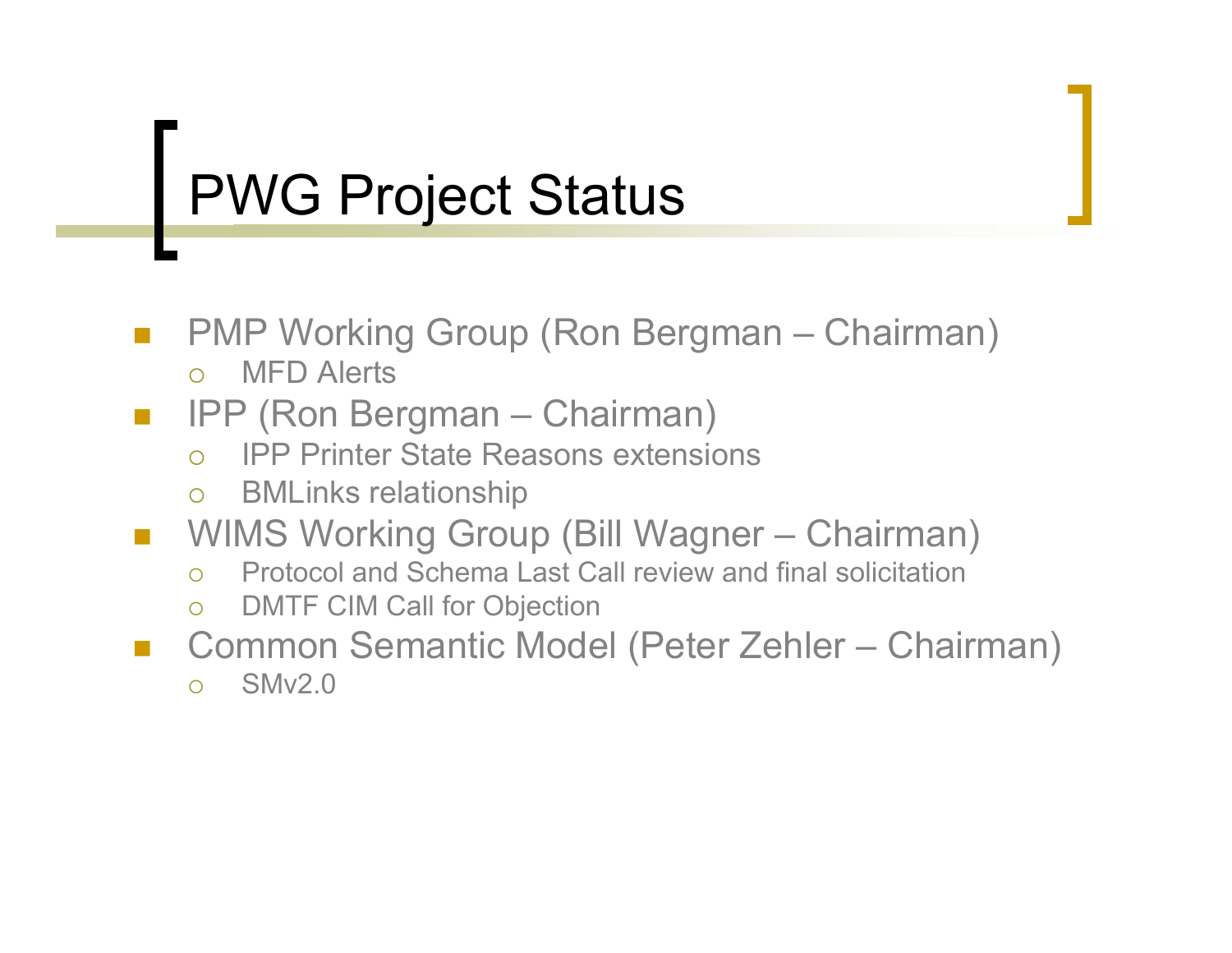# BOFs, Incubation and Futures

#### Display Management BOF

- ${\color{black} \bigcirc}$  Time to have Dell and Apple re-assert requirement
- WIMS WSDM "Showcase"
- IPP Extensions for Trusted Computing
	- **o** Semantic Model extensions
- **NIMS** interop
- Industry "Sphere of Standards" study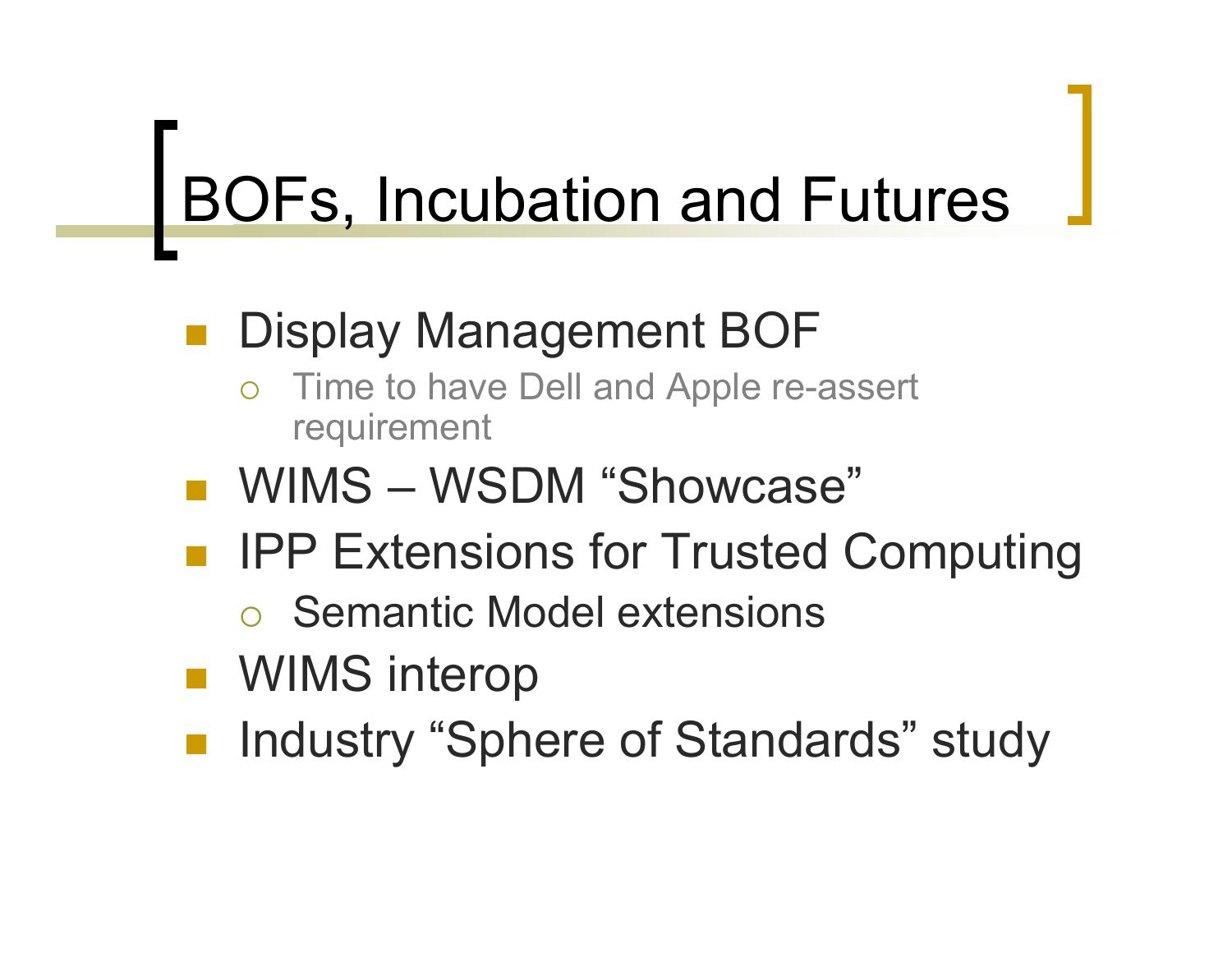## Steering Committee Business

- **Possible update of IP section of** process
	- ${\color{black} \bigcirc}$  Review recent JDF activity and consider using as model
- **Removal of Delinquent members** o Agfa; NexPress; Silex; Software Imaging OSDL/FSG Harmonization